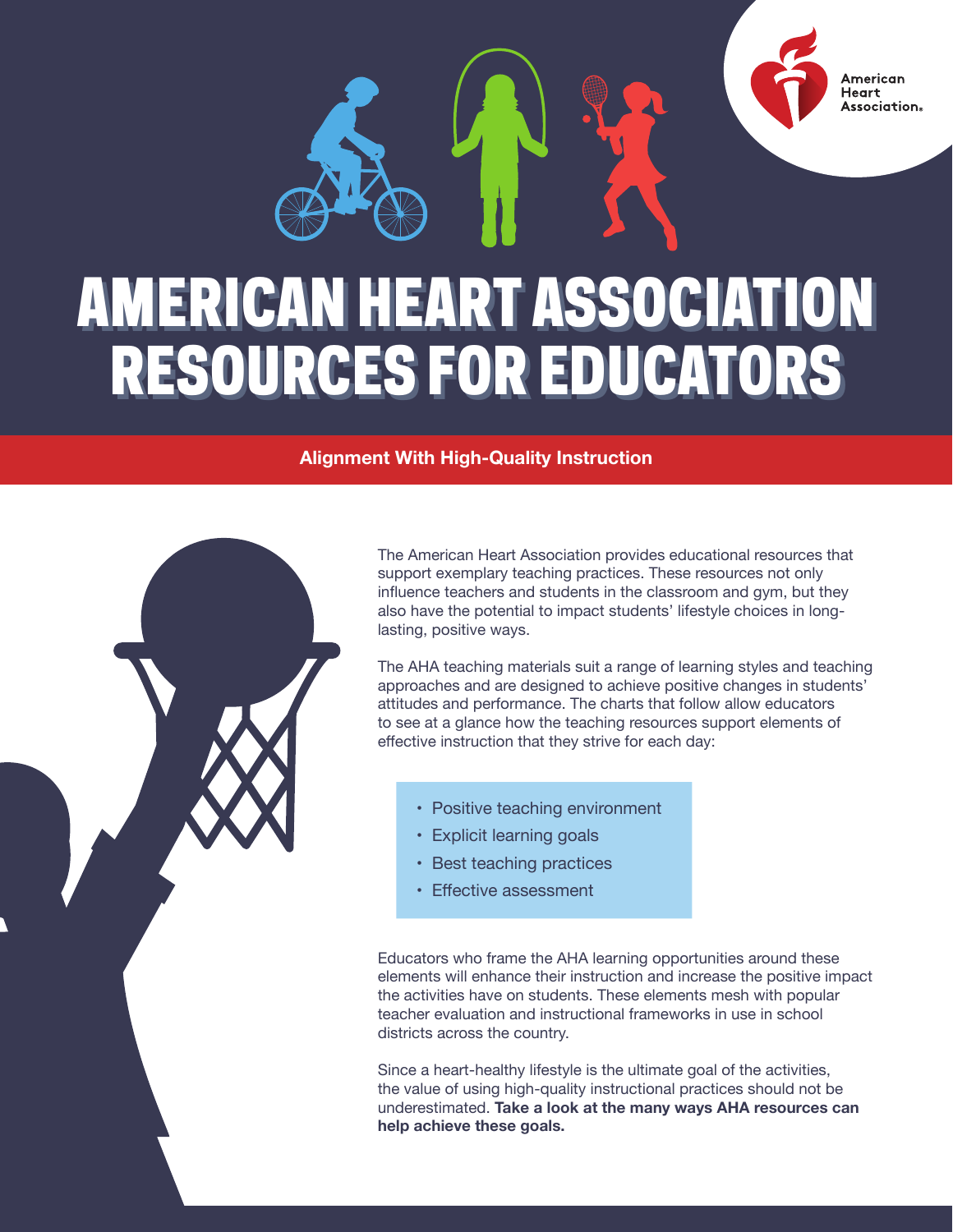| <b>Elements of High-</b><br><b>Quality Instruction</b>   | <b>Characteristics</b>                                                                                                                                                                                                | <b>Examples From</b><br><b>AHA Teaching Materials</b>                                                                                                                                                                                                                                                                                                                                                                                                                                                                                                                                                                                                                                                                                                                                                                                                                                                                                                                                                                                                                                                                                                                        |
|----------------------------------------------------------|-----------------------------------------------------------------------------------------------------------------------------------------------------------------------------------------------------------------------|------------------------------------------------------------------------------------------------------------------------------------------------------------------------------------------------------------------------------------------------------------------------------------------------------------------------------------------------------------------------------------------------------------------------------------------------------------------------------------------------------------------------------------------------------------------------------------------------------------------------------------------------------------------------------------------------------------------------------------------------------------------------------------------------------------------------------------------------------------------------------------------------------------------------------------------------------------------------------------------------------------------------------------------------------------------------------------------------------------------------------------------------------------------------------|
| <b>Positive</b><br><b>Teaching</b><br><b>Environment</b> | • Safe and supportive classroom<br>culture<br>• Healthy relationships;<br>connectedness<br>• High expectations of all students<br>• Required instructional materials<br>available<br>• Inviting physical setting<br>ک | • Cooperative physical education<br>games provide fun opportunities for<br>students to work together.<br>• Kids Heart Challenge characters serve<br>as positive role models to encourage<br>good character.<br>• Experiential activities are designed so<br>all students can participate.<br>• School fundraising goals promote a<br>sense of community as students work<br>together toward a common goal.<br>• Fundraising campaigns incorporate<br>motivating positive reinforcement for<br>all levels of participation.<br>· Students increase their heart-<br>health awareness and heart-<br>healthy behaviors due to increased<br>understanding of heart health.<br>• Teacher Resource Guides include<br>background information, activity<br>objectives, and complete lesson<br>plans.<br>• Printable jumprope skills cards<br>provide step-by-step visual aids for<br>ongoing reference.<br>• Interactive online games and<br>resources provide highly engaging<br>experiences.<br>• Colorful displays promoting heart-<br>healthy behaviors serve as learning<br>tools and discussion points.<br>• Posters and the classroom display<br>pack have high visual appeal. |
|                                                          |                                                                                                                                                                                                                       |                                                                                                                                                                                                                                                                                                                                                                                                                                                                                                                                                                                                                                                                                                                                                                                                                                                                                                                                                                                                                                                                                                                                                                              |

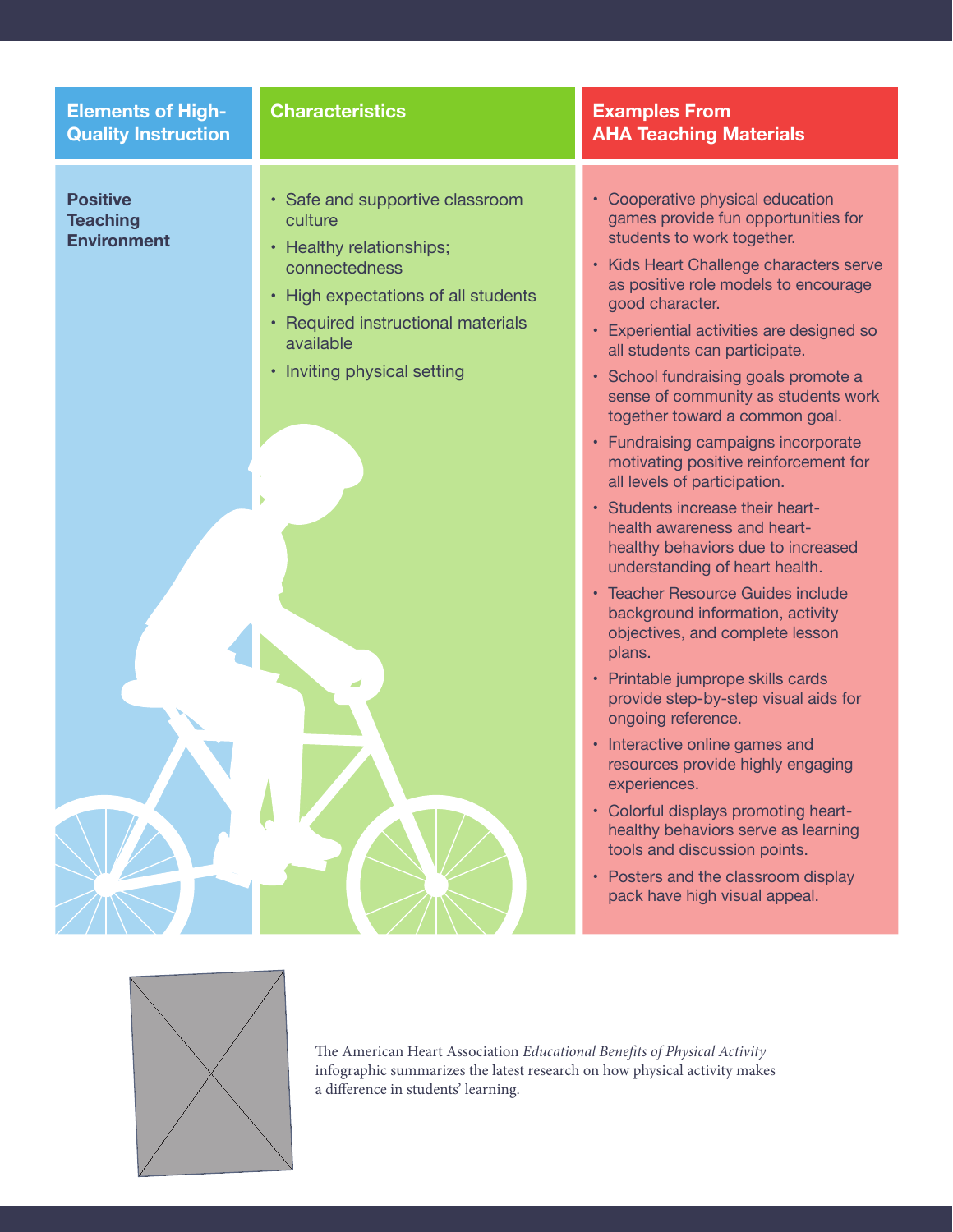| <b>Elements of High-</b><br><b>Quality Instruction</b> | <b>Characteristics</b>                                                                                                                                              | <b>Examples From</b><br><b>AHA Teaching Materials</b>                                                                                                                                                                                                                                                                                                                                                                                                                                                                                                                                                                                                                                                                                                                                                                                                                                                                                                                                                                                                  |
|--------------------------------------------------------|---------------------------------------------------------------------------------------------------------------------------------------------------------------------|--------------------------------------------------------------------------------------------------------------------------------------------------------------------------------------------------------------------------------------------------------------------------------------------------------------------------------------------------------------------------------------------------------------------------------------------------------------------------------------------------------------------------------------------------------------------------------------------------------------------------------------------------------------------------------------------------------------------------------------------------------------------------------------------------------------------------------------------------------------------------------------------------------------------------------------------------------------------------------------------------------------------------------------------------------|
| <b>Explicit</b><br><b>Learning</b><br><b>Goals</b>     | • Instruction aligned with standards<br>and curriculum<br>• Appropriate and measurable goals<br>• Student understanding of goals<br>• Feedback provided to students | • Activities and resources are<br>provided for multiple curricular<br>areas, including math, reading/<br>language arts, and health/science.<br>• Learning objectives are clearly<br>stated at the beginning of lessons.<br>• Skill cards for jumping rope list<br>prerequisite skills to facilitate<br>appropriate sequence of<br>instruction.<br>• Reproducible activities, including<br>those in the lesson plans, target<br>essential skills.<br>· Student pledges make heart-<br>healthy goals explicit.<br>• Students set physical activity goals<br>and measure their progress toward<br>achieving them.<br>• Students take the Heart Healthy<br>Challenge to be physically active for<br>a certain amount of time each day.<br>• Posters promoting heart-healthy<br>behaviors encourage students to<br>strive toward healthful lifestyles.<br>• School and student fundraising<br>goals are tracked online; progress<br>toward fundraising goals is<br>displayed visually on each student's<br>online fundraising page for ongoing<br>feedback. |

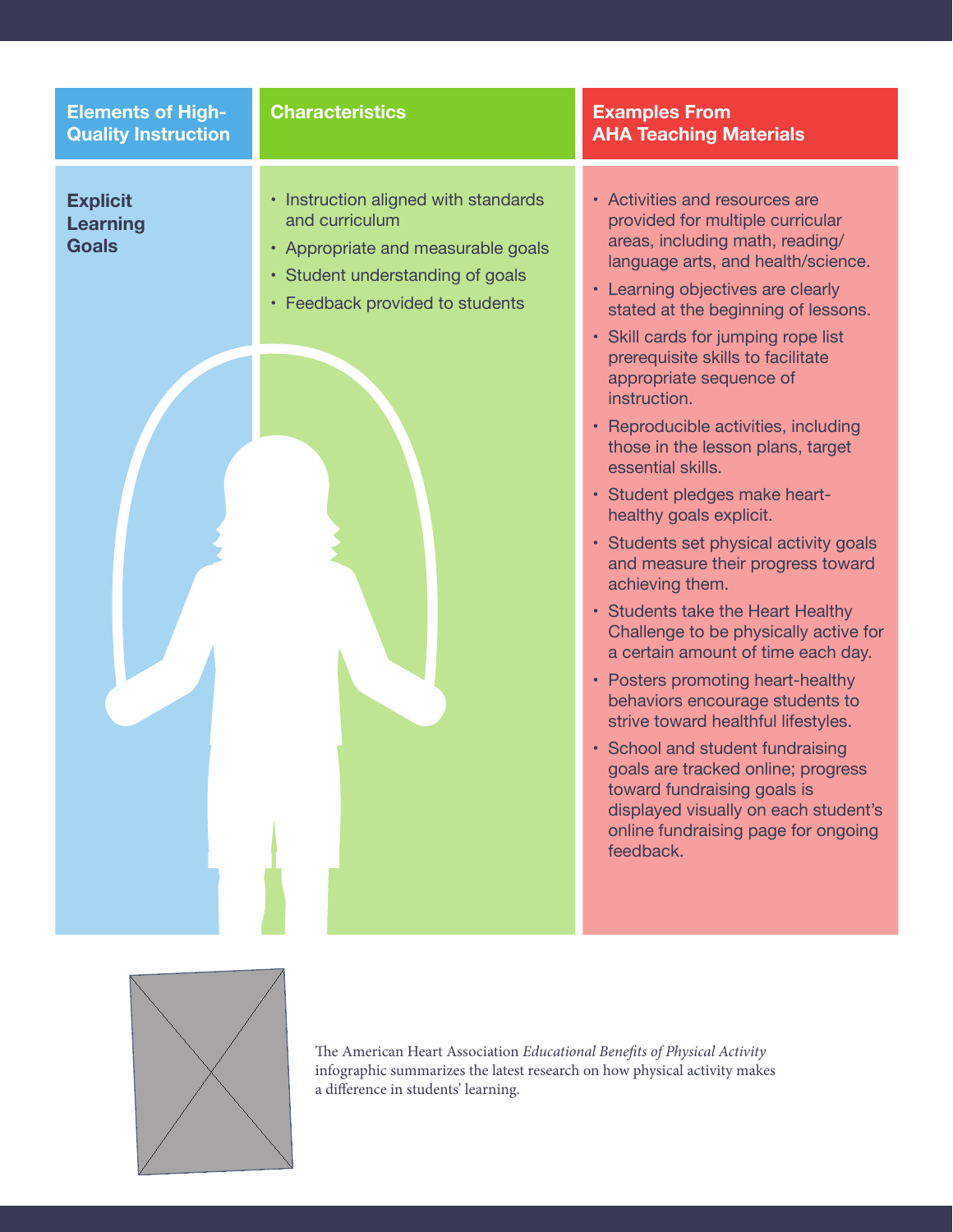| <b>Elements of High-</b>                 | <b>Characteristics</b>                                                                                                                                                                          | <b>Examples From</b>                                                                                                                                                                                                                                                                                                                                                                                                                                                                                                                                                                                                                                                                                                                                                                                                                                                                                                                                                                                                                                                                                                                                                                                                                                                                                                                                                                                                                                                                                                                                                                                                                                             |
|------------------------------------------|-------------------------------------------------------------------------------------------------------------------------------------------------------------------------------------------------|------------------------------------------------------------------------------------------------------------------------------------------------------------------------------------------------------------------------------------------------------------------------------------------------------------------------------------------------------------------------------------------------------------------------------------------------------------------------------------------------------------------------------------------------------------------------------------------------------------------------------------------------------------------------------------------------------------------------------------------------------------------------------------------------------------------------------------------------------------------------------------------------------------------------------------------------------------------------------------------------------------------------------------------------------------------------------------------------------------------------------------------------------------------------------------------------------------------------------------------------------------------------------------------------------------------------------------------------------------------------------------------------------------------------------------------------------------------------------------------------------------------------------------------------------------------------------------------------------------------------------------------------------------------|
| <b>Quality Instruction</b>               |                                                                                                                                                                                                 | <b>AHA Teaching Materials</b>                                                                                                                                                                                                                                                                                                                                                                                                                                                                                                                                                                                                                                                                                                                                                                                                                                                                                                                                                                                                                                                                                                                                                                                                                                                                                                                                                                                                                                                                                                                                                                                                                                    |
| <b>Best Teaching</b><br><b>Practices</b> | • High student engagement<br>• Relevant learning activities<br>• Differentiated instruction<br>• Focused instruction<br>• Active learning<br>• Collaborative learning<br>• Independent learning | • Videos with engaging and positive characters<br>provide multi-media learning opportunities.<br>• Heart Smart Kid Stations and other high-interest<br>activities teach students how specific physical<br>activities benefit their bodies.<br>• Students participating in fundraising campaigns<br>for people with special hearts learn firsthand that<br>they can make a difference.<br>• The heart-health information that students learn<br>through activities and worksheets has real-life<br>application for their health.<br>• Through fundraising for AHA, students learn the<br>value of community service.<br>• Kids Heart Challenge characters provide role<br>models for kids to make smart choices, do good<br>deeds, and encourage one another.<br>• Profiles of children with special hearts make the<br>AHA fundraising events meaningful for students.<br>· Students learn physical skills, such as jumping<br>rope and playing basketball, that they can use for<br>the rest of their lives.<br>• Physical education games provide modifications<br>for younger and older students.<br>• Jumprope modifications are provided for younger<br>students and students with special needs.<br>· Students participate in physical activities in a<br>variety of formats, such as individual and partner<br>jumprope activities.<br>• The variety of activity formats-including<br>songs, group games, experiential activities, and<br>worksheets-appeal to different learning styles.<br>• Hands-on activities teach essential science<br>concepts.<br>• Online activities and games provide multi-media<br>experiences with high student engagement. |
|                                          |                                                                                                                                                                                                 |                                                                                                                                                                                                                                                                                                                                                                                                                                                                                                                                                                                                                                                                                                                                                                                                                                                                                                                                                                                                                                                                                                                                                                                                                                                                                                                                                                                                                                                                                                                                                                                                                                                                  |